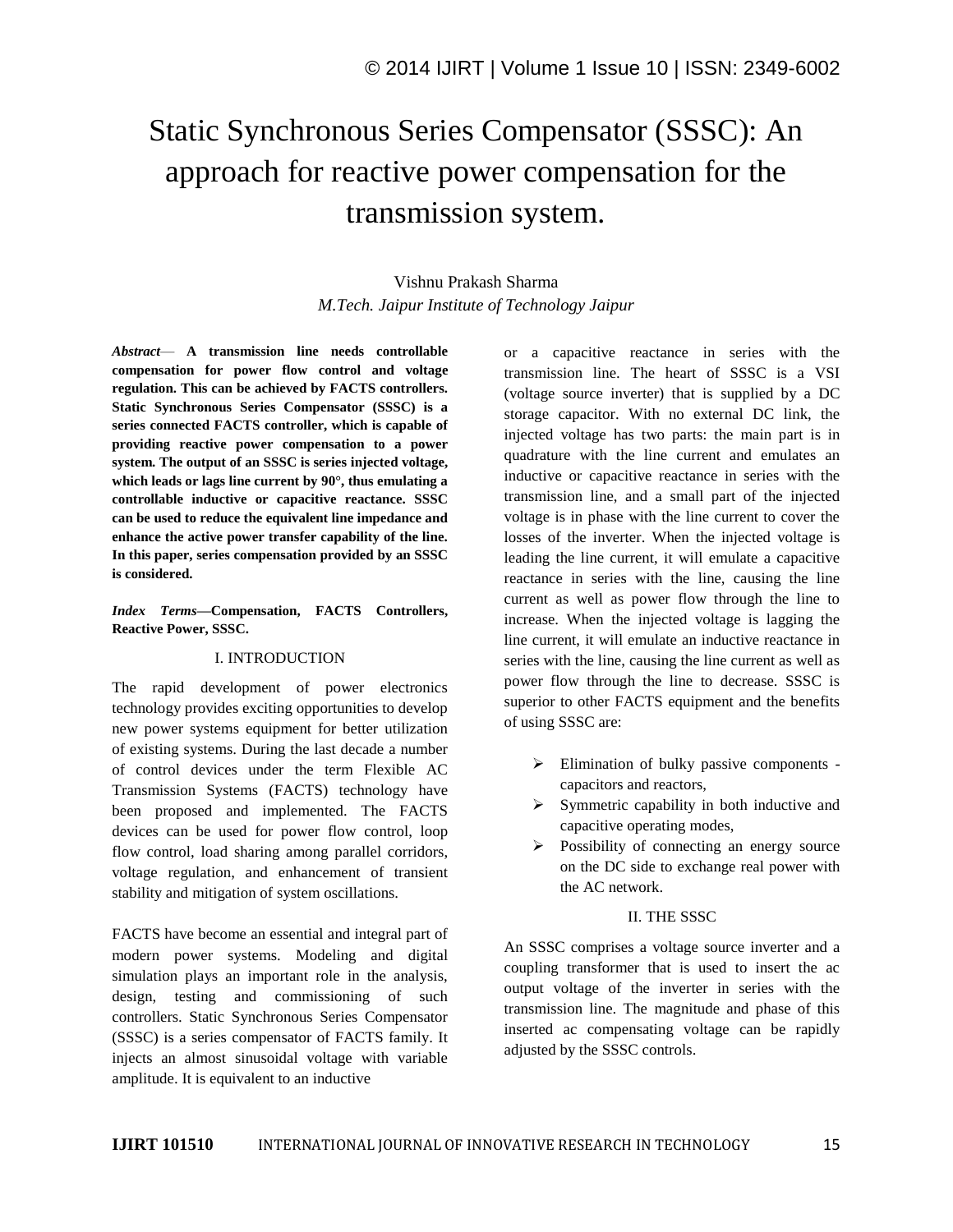

## **Fig.1. Elementary two-machine system with an SSSC and the associated phasor diagram**

The SSSC injects the compensating voltage in series with the line irrespective of the line current. The transmitted power Pq, therefore becomes a parametric function of the injected voltage, and can be expressed as follows:

$$
P_q = \frac{V^2}{X_L} Sin\delta + \frac{V}{X_L} V_q Cos\left(\frac{\delta}{2}\right) \dots \dots \dots \dots (1)
$$

The SSSC, therefore can increase the transmittable power, and also decrease it, simply by reversing the polarity of the injected ac voltage. The reversed (180° phase-shifted) voltage adds directly to the reactive voltage drop of the line as if the

reactive line impedance was increased. Furthermore, if the injected voltage is made larger than the voltage impressed across the uncompensated line by the sending- and receiving end systems, that is if  $|Vq|$  > |V1 - V2|, then the power flow can reverse. Apart from the stable operation of the system with both positive and negative power flows, it can also be observed that the SSSC has an excellent (sub-cycle) response time and that the transition from positive to negative power flow through zero voltage injection is perfectly smooth and continuous.

#### III. IMMUNITY TO RESONANCE

A series capacitor is also used to provide series compensation in power systems so far. However, the impedance of the series capacitor is a function of frequency and thus it may cause resonances at various frequencies with other reactive impedances present in the network.

The resonance of greatest concern is that occurring with the series reactive impedance of the system at a frequency below the fundamental. At this frequency the electrical system may reinforce one of the mechanical resonances of certain turbine generators, causing the well-understood phenomenon of Sub-Synchronous Resonance (SSR), which may result in serious damage to the generator. In contrast to a series capacitor or to the combination of a series capacitor and a Thyristor Controlled Reactor (TCR), the static synchronous series compensator is essentially an ac voltage source which, with fixed control inputs, would operate only at the selected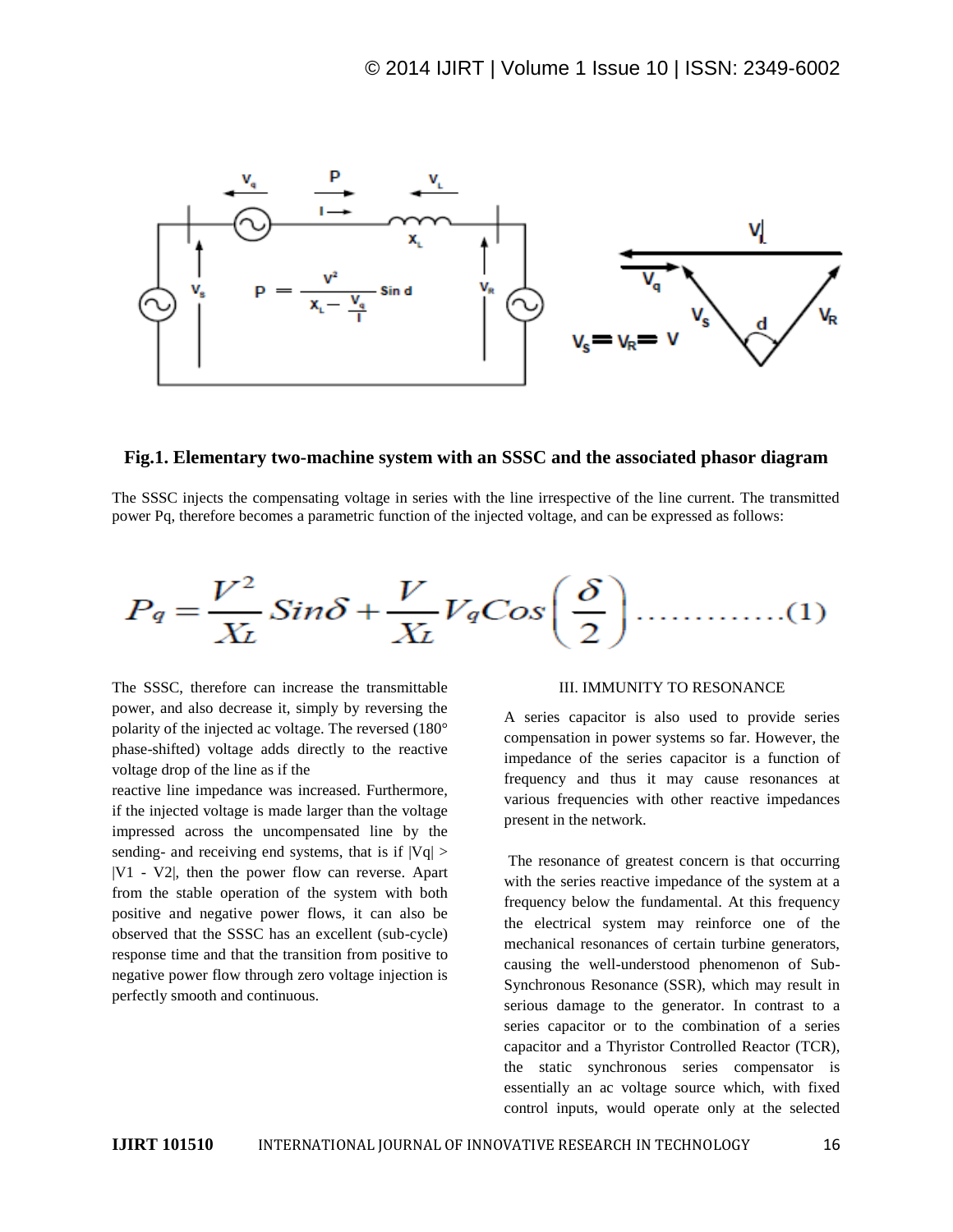(fundamental) output frequency, and its output impedance at other frequencies would theoretically be zero.

In practice, the SSSC does have relatively small inductive output impedance provided by the leakage inductance of the series insertion transformer. The voltage drop across this impedance is automatically compensated at the fundamental frequency when the SSSC provides capacitive line compensation.

Thus, the effective output impedance versus frequency characteristic of the SSSC remains that of a small inductor at all but its fundamental operating frequency. Consequently, the SSSC is unable to form a classical series resonant circuit with the inductive line impedance to initiate sub synchronous system oscillations.

On the other hand, the SSSC has a very fast (almost instantaneous) response and thus it can be very effective in the damping of subsynchronous oscillations (which may be present due to existing series capacitors) if the electronic control is structured to provide this function. (In discussing dynamic interactions, it is of course true that the SSSC, like all actively controlled equipment, could under abnormal conditions exhibit instability or oscillatory interaction with the ac system if, for example, its closed-loop gains, providing automatic power flow control or

other regulative functions, are improperly set, or if the electronic control itself malfunctions. However, these considerations are generic to all actively controlled systems and involve other subjects like control robustness, control redundancy, and protection, which are out of scope of this paper.)

## IV. RATING OF THE SSSC

The SSSC can provide capacitive or inductive compensating voltage independent of the line current. The VA rating of the SSSC (solid-state inverter and coupling transformer) is simply the product of the maximum line current (at which compensation is still desired) and the maximum series compensating voltage: VA = Imax Vmax. An SSSC of 1 p.u. VA rating covers a control range corresponding to 2 p.u. compensating VARs, that is the control range is continuous from  $-1$  p.u. (inductive) VARs to  $+1$  p.u. (capacitive) VARs.

## V. INTERNAL CONTROLS

From the standpoint of output voltage control, converters may be categorized as "directly" and "indirectly" controlled. For directly controlled converters both the angular position and the magnitude of the output voltage are controllable by appropriate valve (on and off) gating. For indirectly controlled converters only the angular position of the output voltage is controllable by valve gating; the magnitude remains proportional to the dc terminal voltage. The control method of maintaining a quadrature relationship between the instantaneous converter voltage and line current vectors, to provide reactive series compensation and handle SSR, can be implemented with an indirectly controlled converter.

The method of maintaining a single frequency synchronous (i.e. fundamental) output independent of dc terminal voltage variation requires a directly controlled converter. Although high power directly controlled converters are more difficult and costly to implement than indirectly controlled converters (because their greater control flexibility is usually associated with some penalty in terms of increased losses, greater circuit complexity, and/or increased harmonic content in the output), nevertheless they can be realized to meet practical utility requirements.

## VI. CONTROL SCHEME OF SSSC

The basic system of SSSC is shown in Fig.2. The system consists of two generating machines along with transmission line and load as shown in figure. The compensator is provided with a DC voltage source which helps in feeding or absorbing the active and reactive power from the system.

The control circuit is shown in Fig. 3 below. The line voltage and current are sensed and from that measurement actual active power Pact and reactive power Qact are calculated. These Pact and Qact work as a feedback for the closed loop control system. The desired active and reactive power Pref and Qref are compared with the Pact and Qact respectively to generate error signals Ep and Eq. These error signals are processed in the controller.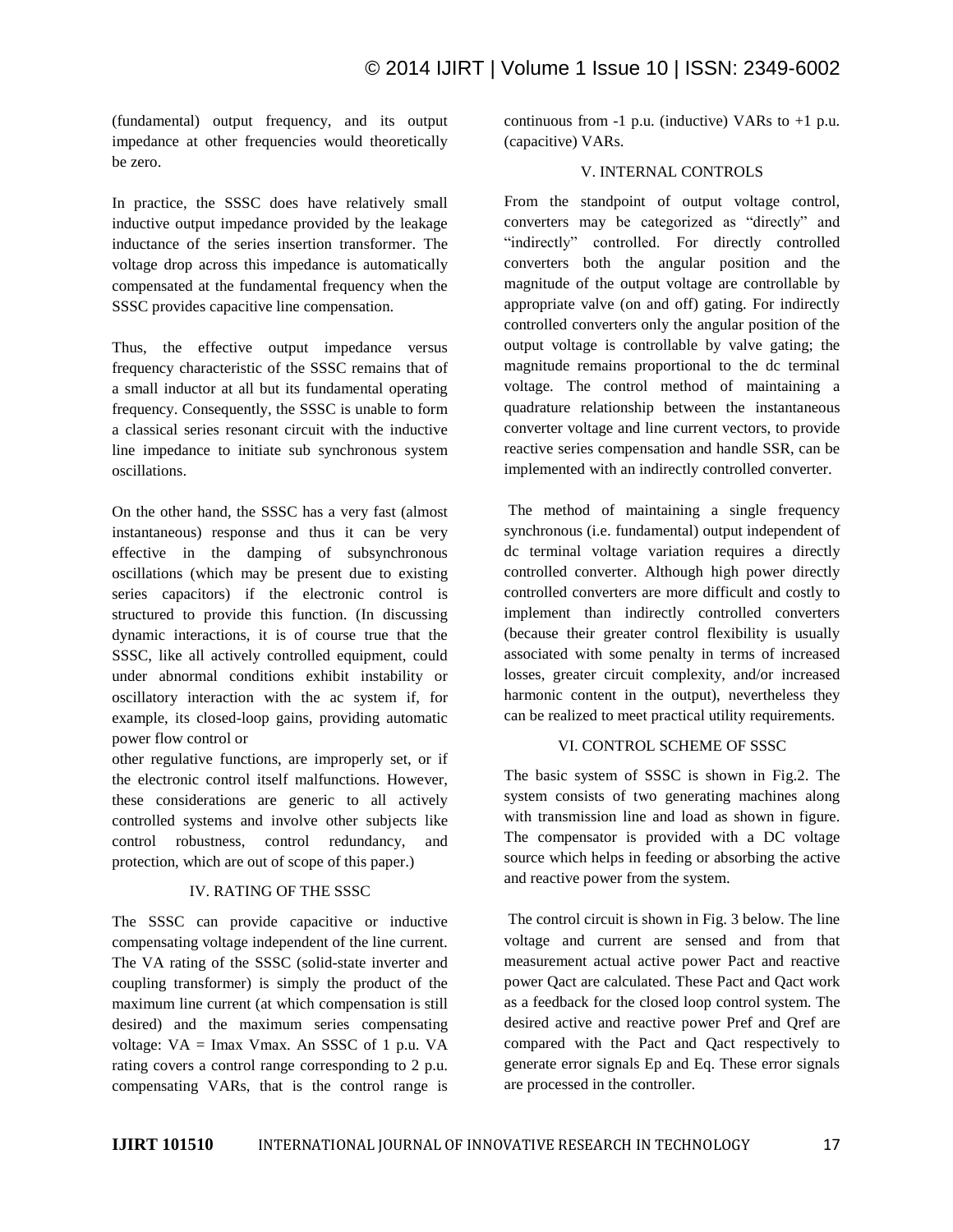

# **Fig.2 Schematic System with SSSC**

The output s of the controllers Vp and Vq are used to generate three-phase reference voltages ( Vpqa \*,Vpqb \*,Vpqc \*) injected in the line through insertion transformer. The three-phase reference currents (Ipqa \*,Ipqb \*,Ipqc \*) are calculated by knowing the impedance of insertion transformer (Ze). These currents

(Ipqa \*,Ipqb \*,Ipqc \*) are compared with the threephase currents (Ipqa,Ipqb,Ipqc) measured at the output of the inverter.

The PWM current controller based on hysteresis control is used to generate the gate pulses for the inverter switches. According to the switching signals, inverter generates the three-phase voltages ( Vpqa,Vpqb,Vpqc) at its output terminals and these voltages are injected in the series with the transmission line. This injected voltage insures that Pact remains same as Pref and Qact remains same as Qref.

#### VII. MODELING OF THE SYSTEM

The control scheme of the SSSC is shown in Fig. 3. It consists of two control loops. One is for reactive power controlvand other is for active power control. *Computation of power:* The active and reactive power of the line are calculated with help of Vabc and Iabc measured from the line.  $Pact = Re[VabcIabc]$  $*$ ] Qact = Im[VabcIabc  $*$ ] ……(2)

Where Iabc  $*$  is the conjugate of line current. The calculated powers Pact and Qact work as feedback signals and they are compared with the reference values Pref and Qref respectively. The errors are given by

 $Ep = Pref - Pact Eq = Qref - Qact \dots (3)$ *Controller:* The good response can be obtained with help of a fine tuned PI controller.

The control law for active power is given by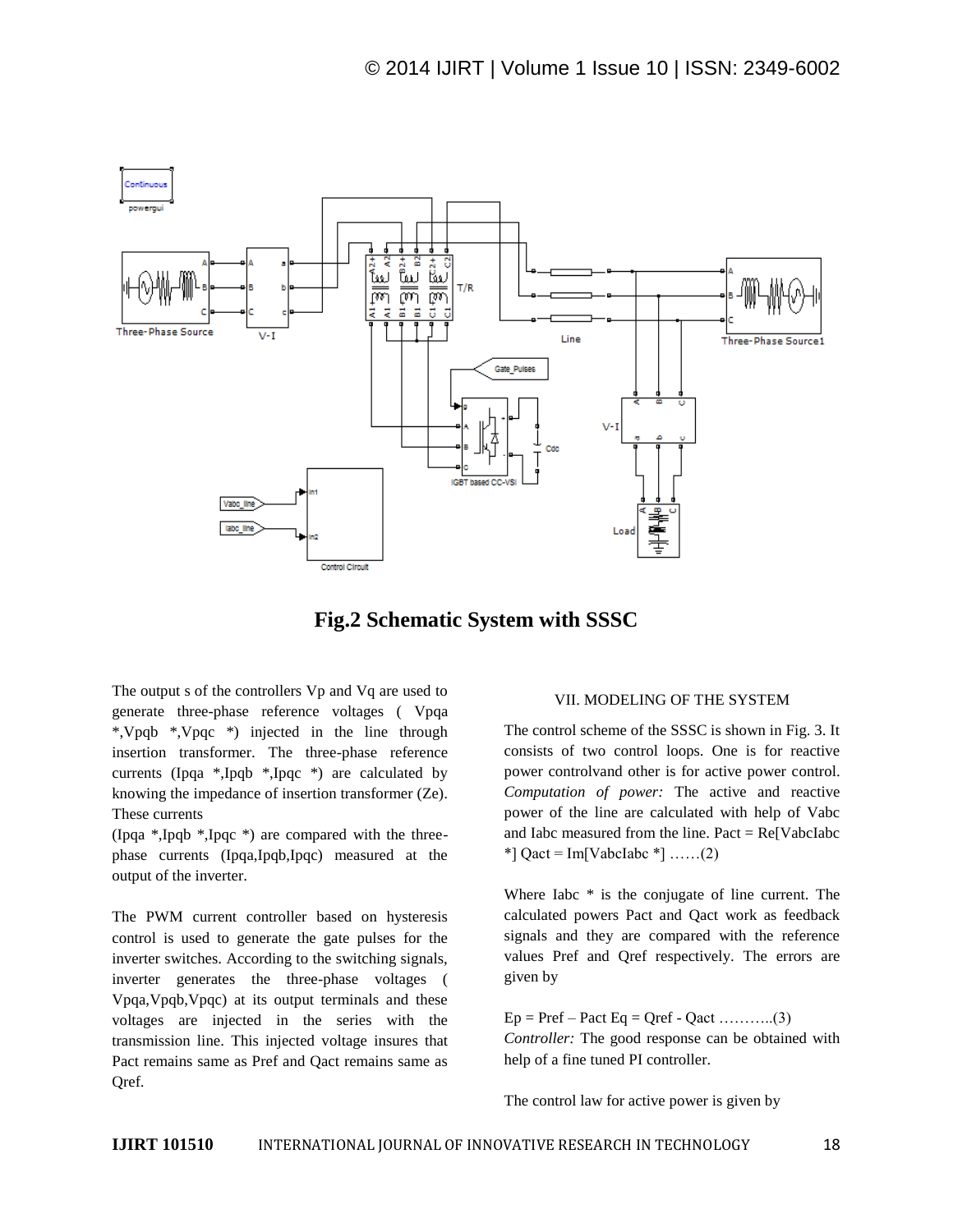$Vp(n) = Vp(n-1) + Kpp{Ep(n) - Ep(n-1)} +$  $KipEp(n)$  .......(4)

Where Kpp and Kip are proportional and integral gains of the PI controller. Similarly, the control law

for the reactive power is also given. From the output of both the control loops, i.e. active power control loop and reactive power control loop, the injected voltage Vpq is computed as follows:

$$
V_{pq} = \frac{V_p + jV_q}{I_{abc} *}
$$
 .........(5)

The magnitude of the injected voltage is given by

Whereas the phase of the injected voltage is given by

$$
\delta_{pq} = \tan\left(\frac{\text{Re}[V_{pq}]}{\text{Im}[V_{pq}]}\right) \dots \dots \dots \dots (7)
$$

For the control of the power-flow in the transmission line, following inequalities are followed:

$$
0 < V_{pq} < V_{pqmax} \qquad \text{magnitude control} 0 < \delta_{pq} < 360^0 \qquad \text{phase control}
$$

Three-phase reference values of the injected voltages are given by: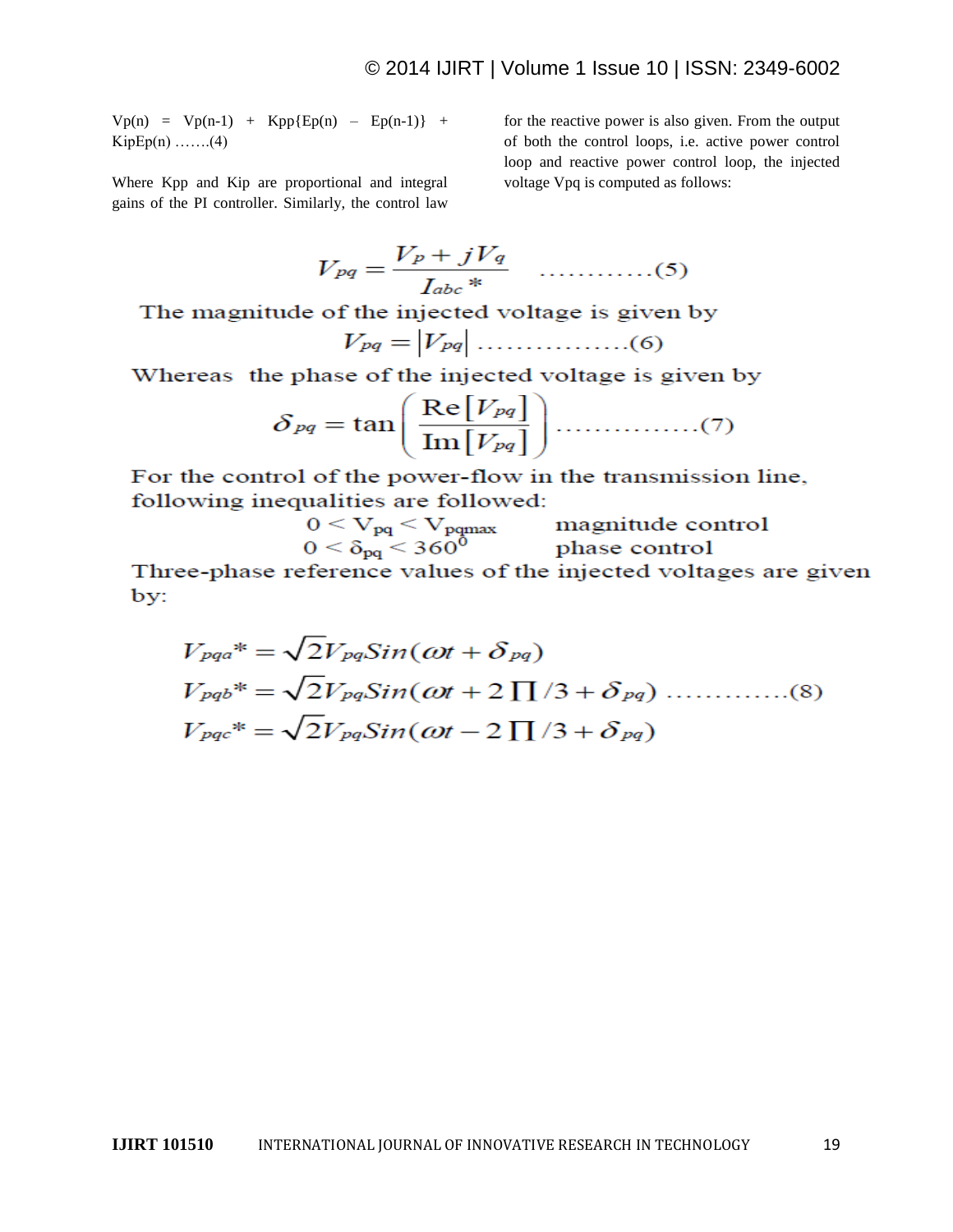



*CC-VSI:* The current-controlled pulse width modulated voltage source inverter is used to inject ac voltage in series in the line. The three-phase reference currents of the compensator are calculated as follows:

**Where Ze= Re + jXe**

*Switching of the VSI:* The CC-VSI consists of six IGBT switches (S1-S6) with an anti-parallel diodes. This current controlled VSI is based on the hysteresis current control. The schematic arrangement of this type of controller is shown in Fig.4 below.

Hysteresis limiter G. Gate deive circuit  $\mathsf{G}_5$  $\mathbb{F}_\mathbf{b}$ ž, **Fig.4 Schematic of current controlled PWM**

The operation of switches in the leg of phase a is as follows:

If Ipqa < (Ipqa  $*$  - HB) S1 is ON & S4 is OFF If Ipqa > (Ipqa  $*$  + HB) S1 is OFF & S4 is ON

Here, HB is the hysteresis bandwidth around the reference currents. The similar switching law for other phases can also be described. The hysteresis current controller control structure is shown in Fig.5 below: